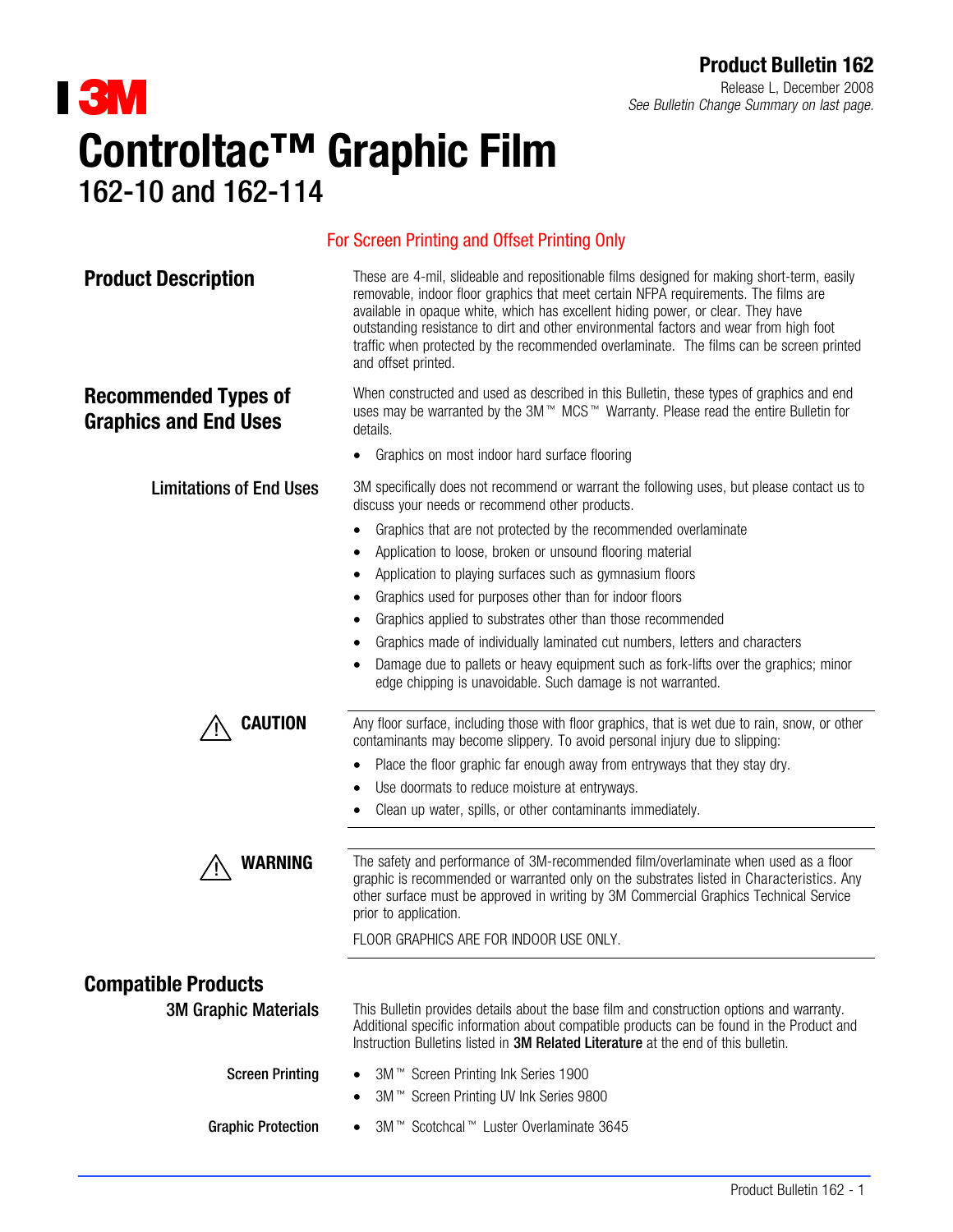Physical Characteristics

**Characteristics** These are typical values for unprocessed product; processing may change the values. Contact your 3M representative for a custom specification.

| Characteristic                                                                       | Value                                                                                                                                                                                                                                                                                        |  |  |
|--------------------------------------------------------------------------------------|----------------------------------------------------------------------------------------------------------------------------------------------------------------------------------------------------------------------------------------------------------------------------------------------|--|--|
| Film                                                                                 | Vinyl                                                                                                                                                                                                                                                                                        |  |  |
| Film color                                                                           | Film color -10: white, opaque<br>Film color -114: clear                                                                                                                                                                                                                                      |  |  |
| Gloss                                                                                | Matte                                                                                                                                                                                                                                                                                        |  |  |
| Thickness<br>nominal                                                                 | Without adhesive: 4 mil (0.10 mm)<br>With adhesive: 4.5-5 mil (0.11-0.13 mm)                                                                                                                                                                                                                 |  |  |
| Adhesive                                                                             | Pressure activated, positionable                                                                                                                                                                                                                                                             |  |  |
| Adhesive color                                                                       | Film color -10: gray pigmented<br>Film color -114: clear                                                                                                                                                                                                                                     |  |  |
| Liner                                                                                | Polyethylene-coated paper                                                                                                                                                                                                                                                                    |  |  |
| Chemical<br>resistance                                                               | Resists mild alkalis, mild acids, and salt<br>Excellent resistance to water (this does not include immersion)                                                                                                                                                                                |  |  |
| Flammability<br><b>Building Indoor</b><br><b>Wall/Ceiling</b><br><b>Applications</b> | The 3M-recommended film/overlaminate meets the<br>requirements of the National Fire Protection Association Class<br>Al as defined in NFPA 101 "Life Safety Code" Test Method.<br>Test Method: ASTM E84<br>Flame Spread Index = $0$<br>$\bullet$<br>Smoke Developed Index $= 85$<br>$\bullet$ |  |  |
| <b>Building Indoor</b><br>Floors/Walkways                                            | The 3M-recommended film/overlaminate meets the<br>requirements of Class A1 Interior Floor Finish, as defined in<br>NFPA 101, Life Safety Code, tested to E648. Overlaminate<br>3645 meets the specified requirements of UL410 - Standard for<br>Slip Resistance of Floor Surface Materials.  |  |  |
| Characteristic                                                                       | Value                                                                                                                                                                                                                                                                                        |  |  |
|                                                                                      |                                                                                                                                                                                                                                                                                              |  |  |
| Finished graphic<br>application<br>recommendation                                    | Surface type: Flat, without rivets<br>Substrate type: Most indoor floors, including sealed concrete,<br>marble, terrazzo, ceramic, finished wood                                                                                                                                             |  |  |
|                                                                                      | Application temperature: $40^{\circ}$ to $100^{\circ}$ F ( $4^{\circ}$ to $38^{\circ}$ C)<br><b>Application method: Dry</b>                                                                                                                                                                  |  |  |
| Applied shrinkage                                                                    | 0.032 inch (0.8 mm)                                                                                                                                                                                                                                                                          |  |  |
| Temperature range after<br>application                                               | -10° to +200°F (-34° to +93°C)                                                                                                                                                                                                                                                               |  |  |
| Graphic removal                                                                      | Removable without heat or chemicals, with little or no residue                                                                                                                                                                                                                               |  |  |

Warranty Information The warranty given in the Product Bulletin that is current at the time you purchased the film is the one that 3M will honor. Also see, Warranty Stipulations, on page 4.

| <b>Ink Series</b> | <b>Film</b>       | Graphic<br>Protection | <b>Indoor</b><br><b>Durability</b><br>in years |
|-------------------|-------------------|-----------------------|------------------------------------------------|
| 9800<br>1900      | 162-10<br>162-114 | 3645                  |                                                |

**3M™ MCS™ Warranty** for Finished Graphics

Application Characteristics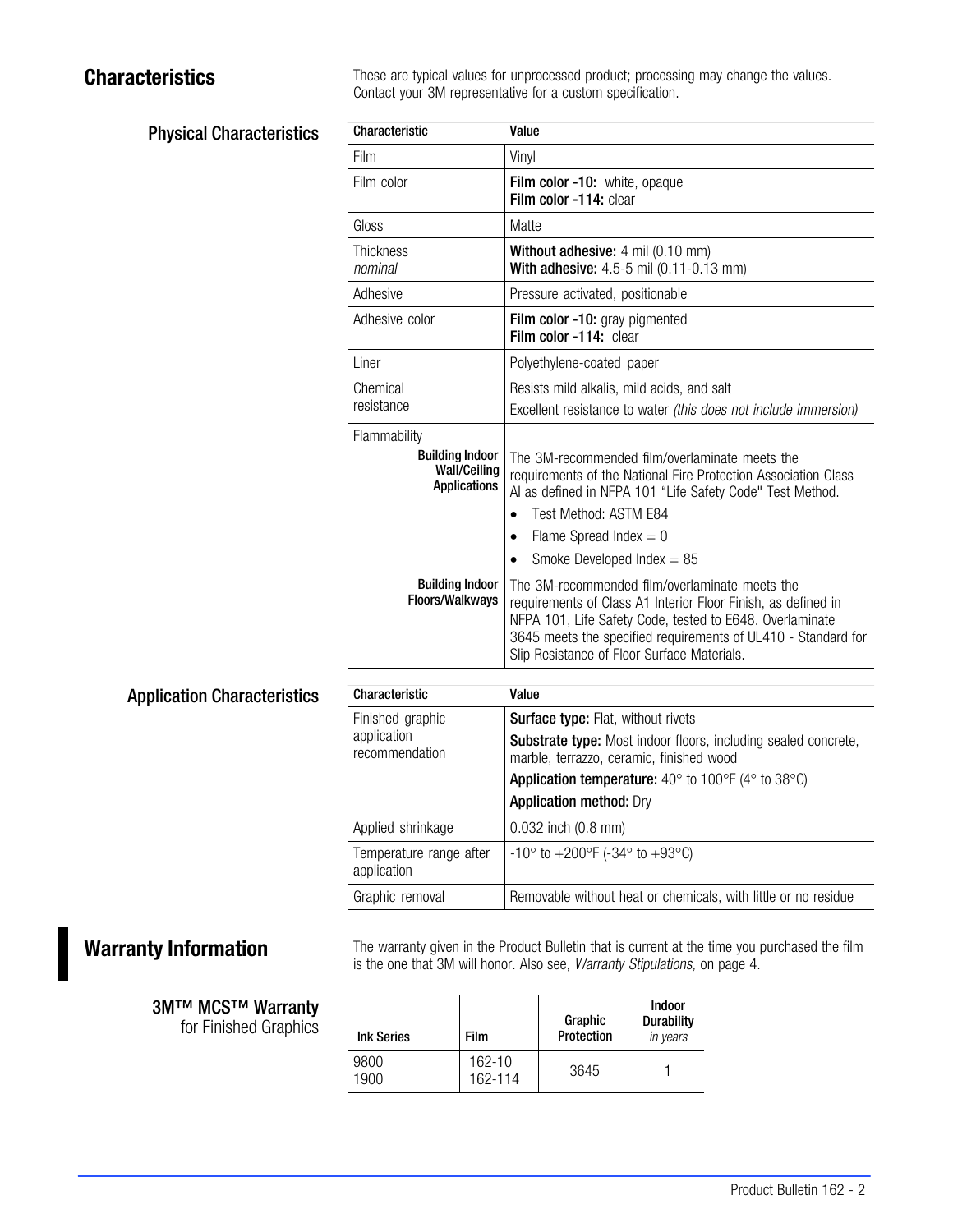### Performance Expectations

 for Floor Graphics with a 3M™ MCS™ Warranty only When constructed as indicated in the above table and in accordance with 3M's written instructions, floor graphics will for the warranted durability period have the following expected performance: maintain original brightness, color, and image quality, excepting ordinary and expected wear and tear, and adhere to 3M-recommended floor surfaces and be removable without damage to the surface.

# Warranty Stipulations

Graphic Performance Life The actual performance life of a graphic is affected by all of the following.

- Correct combination of 3M-recommended graphics products
- Ink formulation
- Adequate ink drying and/or UV curing
- Selection and preparation of the floor
- Condition and texture of floor
- Application methods
- Exposure and environmental conditions
- Cleaning or maintenance methods
- Damage from excessive abuse

Application Outside the U.S. Contact the 3M organization for that country.

| ADDIIGATUIT UUTSIUG THE U.S.                                                           | Contact the only organization for that country.                                                                                                                                                                                                                                                                                                                                                                                                                                                                                                                                                                                                                                                                                                     |
|----------------------------------------------------------------------------------------|-----------------------------------------------------------------------------------------------------------------------------------------------------------------------------------------------------------------------------------------------------------------------------------------------------------------------------------------------------------------------------------------------------------------------------------------------------------------------------------------------------------------------------------------------------------------------------------------------------------------------------------------------------------------------------------------------------------------------------------------------------|
| <b>Graphics Made with</b><br><b>Components Not Sold or</b><br><b>Recommended by 3M</b> | The 3M™ MCS™ Warranty does not cover finished graphics made with other<br>manufacturers' inks, film, graphic protection and/or application tapes. The user is solely<br>responsible for the graphic appearance, performance and durability of graphic<br>constructions that include non-3M graphic products.                                                                                                                                                                                                                                                                                                                                                                                                                                        |
| <b>Application to Glass</b>                                                            | 3M accepts no liability for glass breakage when using this film for window graphics. See<br>Instruction Bulletin 5.1 for details.                                                                                                                                                                                                                                                                                                                                                                                                                                                                                                                                                                                                                   |
| <b>Graphic Protection</b>                                                              | Overlaminate 3645 is required for warranted graphics and must be cold roll applied.                                                                                                                                                                                                                                                                                                                                                                                                                                                                                                                                                                                                                                                                 |
|                                                                                        | Do not use a clear coat on film series 162 when used as a floor graphic.                                                                                                                                                                                                                                                                                                                                                                                                                                                                                                                                                                                                                                                                            |
| <b>Warranty and Limited Remedy</b>                                                     | The following is made in lieu of all other express or implied warranties, including any im-<br>plied warranty of <b>merchantability</b> or fitness for a particular purpose or implied warranty<br>arising out of a course of dealing, custom or usage of trade: all 3M products are warranted<br>to be free of defects in materials and manufacture at the time of shipment and to meet the<br>specifications stated in this Product Bulletin. 3M will replace or refund the price of any 3M<br>materials that do not meet this warranty within the specified time periods. These remedies<br>are exclusive. In no case shall 3M be liable for any direct, indirect, or consequential<br>damages, including any labor or non-3M materials charges. |
|                                                                                        | See the Graphics Market Center Warranty Brochure, which gives the terms, additional limi-<br>tations of the warranty, if any, and limitations of liability.                                                                                                                                                                                                                                                                                                                                                                                                                                                                                                                                                                                         |
| <b>Printer and Printer Accessory</b><br><b>Disclaimer</b>                              | With the exception of 3M branded products, 3M does not represent that any printer or<br>printer accessory recommended in 3M literature will meet customer requirements, any<br>federal, state or local regulations or any applicable safety standards. Such determination is<br>the responsibility of the printer owner.                                                                                                                                                                                                                                                                                                                                                                                                                            |
| Screen Printing                                                                        | Formulations and processing conditions can affect ink durability. Refer to the Product and<br>Instruction Bulletins for your ink for limitations and proper usage.                                                                                                                                                                                                                                                                                                                                                                                                                                                                                                                                                                                  |
| Offset Printing                                                                        | Film series 162 can be offset printed. Contact Commercial Graphics Technical Service,<br>1-800-328-3908, if you have questions.                                                                                                                                                                                                                                                                                                                                                                                                                                                                                                                                                                                                                     |
| <b>Graphics Manufacturing</b>                                                          | Refer to the 3M Related Literature section for a list of the Product and Instruction Bulletins<br>that may be needed to make a graphic.                                                                                                                                                                                                                                                                                                                                                                                                                                                                                                                                                                                                             |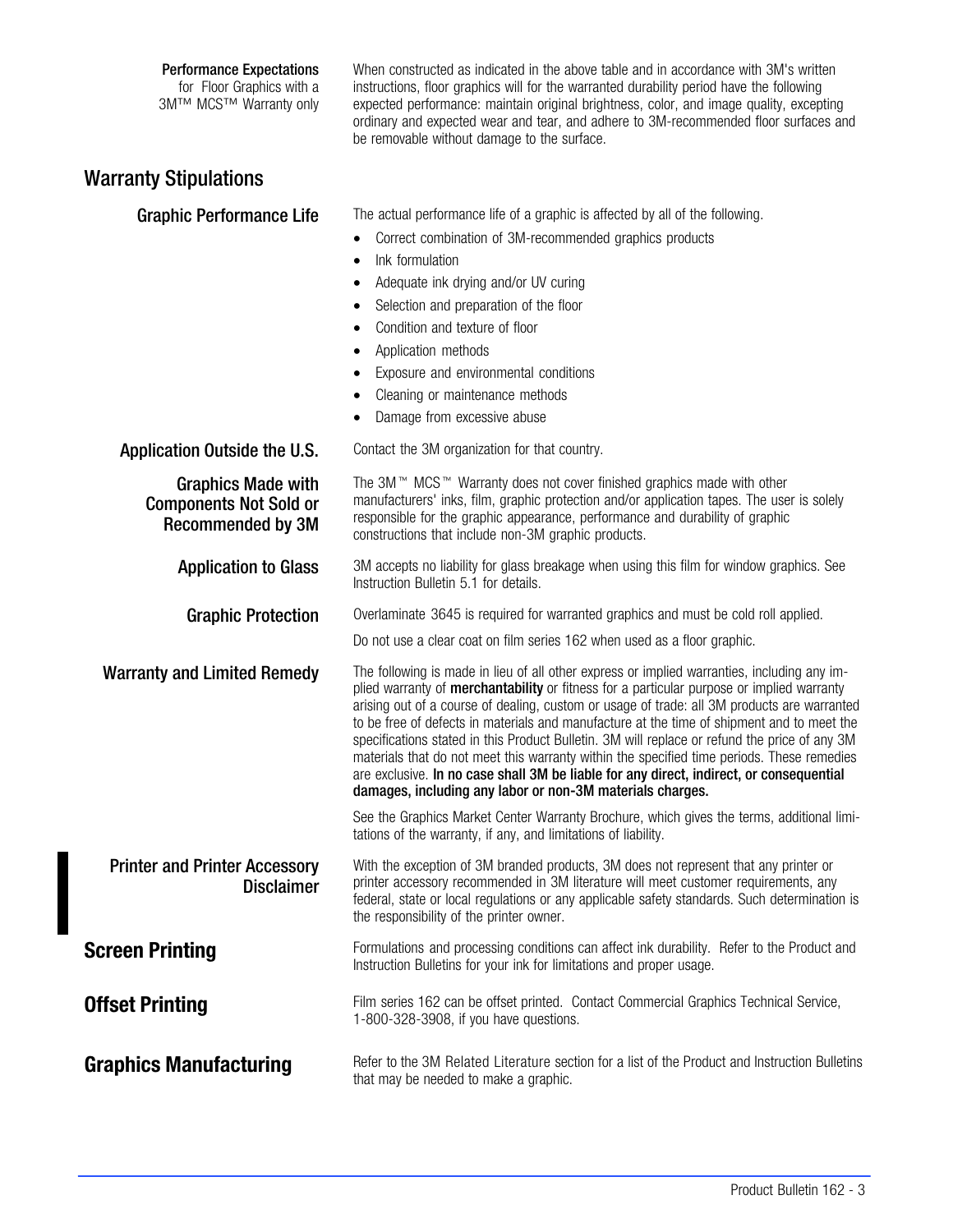| <b>Cutting</b>                          | The following are common cutting methods for this film. See Instruction Bulletin 4.1 for<br>details.                                                                                                                                                                                                                                                                                                                                                                                                                                                                                                                                 |  |  |
|-----------------------------------------|--------------------------------------------------------------------------------------------------------------------------------------------------------------------------------------------------------------------------------------------------------------------------------------------------------------------------------------------------------------------------------------------------------------------------------------------------------------------------------------------------------------------------------------------------------------------------------------------------------------------------------------|--|--|
|                                         | Bandsawing<br>Flat-bed electronic cutting<br>Hot kiss cutting<br>Guillotine<br>$\bullet$<br>Hot and cold steel rule<br>Hand cut<br>Drum-type electronic cutting<br>Cold and hot steel-rule die cutting                                                                                                                                                                                                                                                                                                                                                                                                                               |  |  |
| <b>Application and</b>                  | Install the film using the dry application method. See Instruction Bulletin 5.19.                                                                                                                                                                                                                                                                                                                                                                                                                                                                                                                                                    |  |  |
| <b>Installation</b>                     | Refer to the 3M Related Literature section, located at the end of this Bulletin, for a list of<br>the Instruction Bulletins that may be needed to apply or install this film.                                                                                                                                                                                                                                                                                                                                                                                                                                                        |  |  |
| <b>Adhesive</b>                         | This film has a pressure-activated adhesive that allows the film to slide easily on the<br>substrate, be positioned with light finger pressure, and repositioned if it is not in the right<br>place. However, by design so that a good adhesive bond is established, the positionability<br>feature is lost when firm pressure with a squeegee or other application tool is applied, at<br>application temperatures above 100 $\degree$ F (38 $\degree$ C) even if only light finger pressure was used for<br>tacking, and if any part of the film is removed from the original liner and reapplied to the<br>same or another liner. |  |  |
|                                         | Always work from the center out to the edges of the graphic to minimize trapped air. Use an<br>air release tool to aid in removing air bubbles. See Instruction Bulletin 5.4 for details.                                                                                                                                                                                                                                                                                                                                                                                                                                            |  |  |
| <b>Application Tape</b>                 | This film does not require a premasking or prespacing tape for application.                                                                                                                                                                                                                                                                                                                                                                                                                                                                                                                                                          |  |  |
| <b>Maintenance and Cleaning</b>         | Use a cleaner designed for high-quality painted surfaces. The cleaner must be wet,<br>non-abrasive, without strong solvents, and have a pH value between 3 and 11 (neither<br>strongly acidic nor strongly alkaline.)                                                                                                                                                                                                                                                                                                                                                                                                                |  |  |
| <b>Removal</b>                          | See Instruction Bulletin 5.19.                                                                                                                                                                                                                                                                                                                                                                                                                                                                                                                                                                                                       |  |  |
| <b>Shelf Life, Storage and Shipping</b> |                                                                                                                                                                                                                                                                                                                                                                                                                                                                                                                                                                                                                                      |  |  |
| <b>Shelf Life</b>                       | Total shelf life: 2 years from the date on the original box<br>Up to 2 years unprocessed, $OR$ process within 1 year and apply within 1 year of processing                                                                                                                                                                                                                                                                                                                                                                                                                                                                           |  |  |
| <b>Storage Conditions</b>               | 40° to 100°F (4° to 38°C)<br>Out of sunlight<br>$\bullet$                                                                                                                                                                                                                                                                                                                                                                                                                                                                                                                                                                            |  |  |

- Clean dry area
- Original container
- Bring the film to print room temperature before using

Shipping Finished Graphics Flat, or rolled printed side out on 5 inch (13 cm) or larger core. This helps prevent the application tape, if used, from popping off.